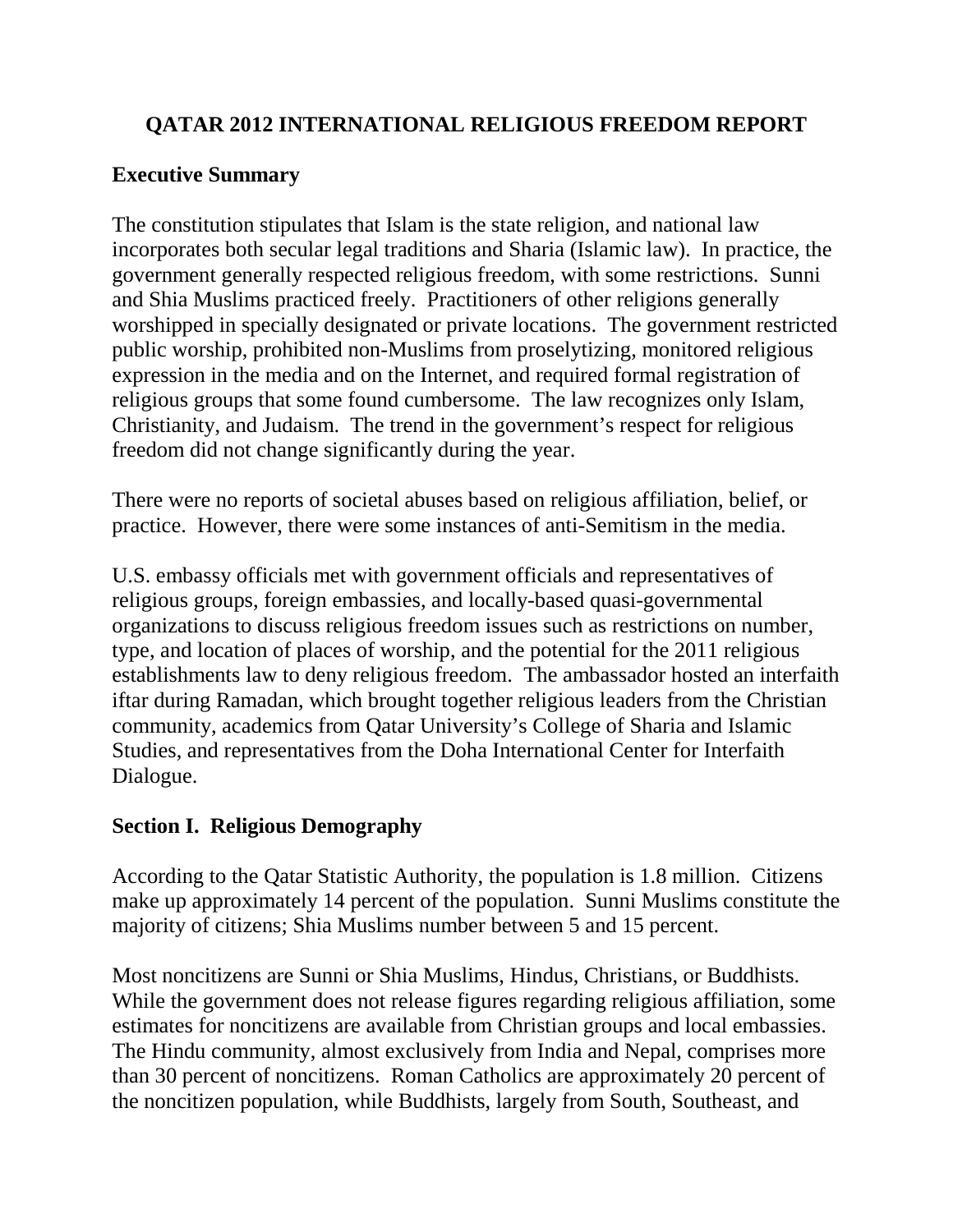East Asia, are estimated at 7 percent of noncitizens. Groups constituting less than 5 percent of the population include Anglicans, Egyptian Copts, Bahais of Iranian or Lebanese origin, and members of the Greek and other Eastern Orthodox Churches.

# **Section II. Status of Government Respect for Religious Freedom**

## **Legal/Policy Framework**

The constitution and other laws provide for freedom of association, public assembly, and worship, within limits based on public order and "morality concerns." The law prohibits non-Muslims from proselytizing and restricts public worship. Islam is the state religion, and Sharia is the main source of legislation. The law does not recognize religions outside the three Abrahamic faiths of Islam, Christianity, and Judaism. The constitution prohibits discrimination based on religion. However, custom outweighs government enforcement of nondiscrimination laws, and legal, cultural, and institutional discrimination exists.

Converting to another religion from Islam is considered apostasy and is a capital offense; however, since the country gained independence in 1971, there has been no recorded punishment for apostasy.

A 1973 law punishes proselytizing on behalf of an organization, society, or foundation of any religion other than Islam with up to 10 years in prison. Proselytizing on one's own accord for any religion other than Islam can result in a sentence of up to five years. However, the government's policy is to deport suspected proselytizers without formal legal proceedings.

The law calls for two years imprisonment and a fine of QR 10,000 (\$2,746) for possession of written or recorded materials or items that support or promote missionary activity. The law imposes a prison sentence of up to seven years for defaming, desecrating, or committing blasphemy against Islam, Christianity, or Judaism. The law stipulates a one-year prison term or a fine of QR 1,000 (\$275) for producing or circulating material containing slogans, images, or symbols defaming those three religions. The law also prohibits publication of texts provoking social discord or religious strife.

The Ministry of Social Affairs must approve all religious charitable activities in advance.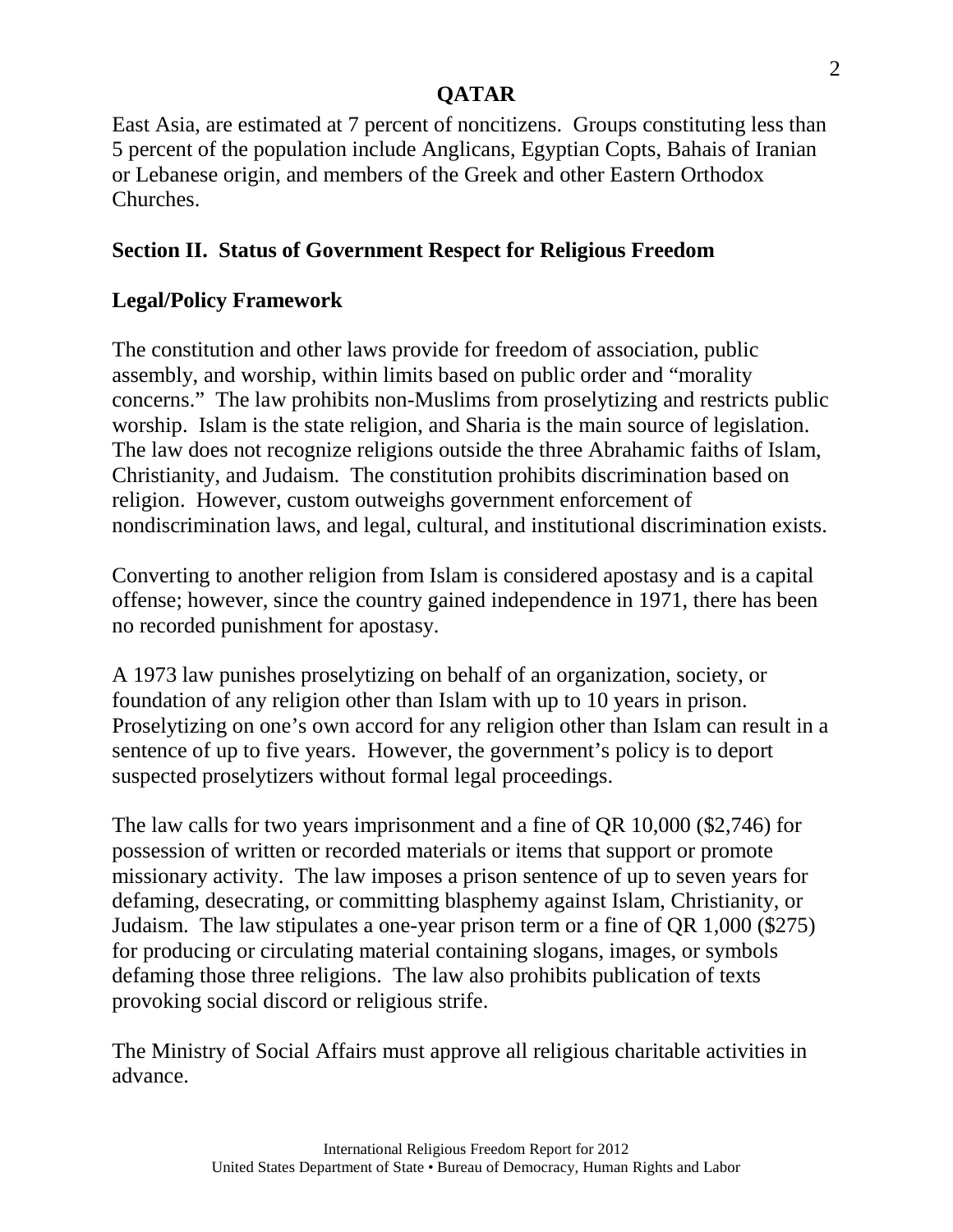The government and ruling family are strongly linked to Islam. All members of the ruling family and virtually all citizens are Muslim. Most high-level government positions are reserved for citizens; therefore most government officials are Muslims. The Ministry of Islamic Affairs controls the construction of mosques, clerical affairs, and Islamic education for adults and new converts. The emir participates in public prayers during both Eid holiday periods and personally finances the Hajj (religious pilgrimage) for some citizen and noncitizen pilgrims who cannot otherwise afford to travel to Mecca.

A unified civil court system has jurisdiction over both Muslims and non-Muslims. National law incorporates both secular legal traditions and Sharia, with the exception of a separate limited dispute resolution system for financial service companies managed under the Qatar Financial Center. The unified court system applies Sharia in family law cases, including inheritance, marriage, divorce, and child custody. Non-Muslims are subject to Sharia in cases of child custody. In these proceedings, the testimony of men can be given more credence than that of women. While a non-Muslim woman is not required by law to convert to Islam when marrying a Muslim, their children are required to be Muslim. There are also certain criminal cases, such as drunkenness, in which Muslims are tried and punished under Sharia. In matters involving religious issues, judges have some discretion to apply their respective interpretations for Shia and Sunni groups.

Convicted Muslims may earn a sentence reduction of a few months by memorizing the Quran while imprisoned. A judicial panel for Shia Muslims decides cases regarding marriage, divorce, inheritance, and other domestic matters. In other religious matters, the country's family law applies across all branches of Islam.

The government regulates the publication, importation, and distribution of all religious books and materials but permits individuals and religious institutions to import holy books and other religious items for personal or congregational use.

A 2011 law designated the minister of Awqaf and Islamic Affairs as the final authority for approving religious centers. Christian groups must register with the Ministry of Foreign Affairs (MFA) for legal recognition. The government maintains an official register of approved Christian denominations and grants legal status to the Catholic, Anglican, Greek Orthodox, Syrian Orthodox, Coptic, and Indian Christian churches. To be recognized, a denomination must have at least 1,500 members in the country. The MFA requires smaller congregations to affiliate and worship under the patronage of one of the six recognized churches. The government permits adherents of unrecognized religions, such as Hinduism,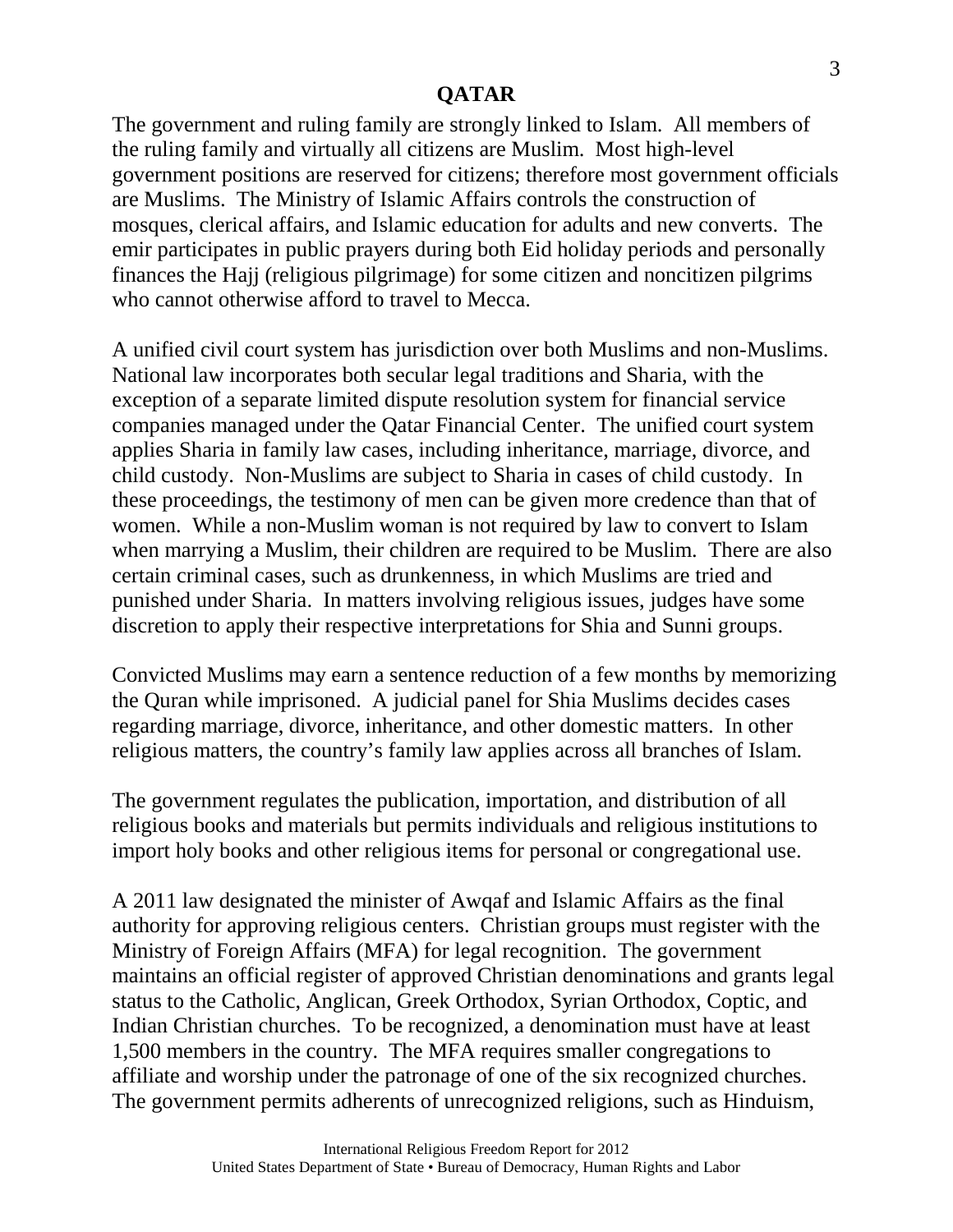Buddhism, and the Bahai Faith, and small Christian congregations, to worship privately in their homes and with others.

Islamic instruction is compulsory for Muslims attending state-sponsored schools. While non-Muslims may provide private religious instruction for their children, most foreign children attend secular private schools. Muslim children may attend secular and coeducational private schools.

The government observes two Islamic holidays as national holidays: Eid al-Fitr and Eid al-Adha.

## **Government Practices**

There were reports of abuses of religious freedom, including reports of imprisonment and detention. Adherents of most major religions in the country worshipped with limited government interference, although there were some restrictions.

Amnesty International reported that in February the court sentenced a citizen to five years imprisonment for blasphemy.

The registration process for new religious groups continued to be cumbersome, inconsistent, and confusing, especially for small religious groups. Religious leaders complained that it was difficult to get an appointment with the appropriate office in the Ministry of Foreign Affairs, and that the inability to register also made it difficult for religious groups to conduct financial activity.

The government restricted the number and type of bank accounts churches could hold, and imposed reporting requirements on contractors doing business with the churches, as well as on donors supporting them, similar to its approach to the registration of foreign businesses.

Christian church leaders reported that the government continued to make significant efforts to facilitate the construction of new worship space and improve roads and other infrastructure in Mesaymir. The Mesaymir Religious Complex, widely known as "Church City," provides worship space for thousands of Christians.

The government permitted the six registered Christian denominations to worship at Church City, but required unregistered churches to worship under the patronage of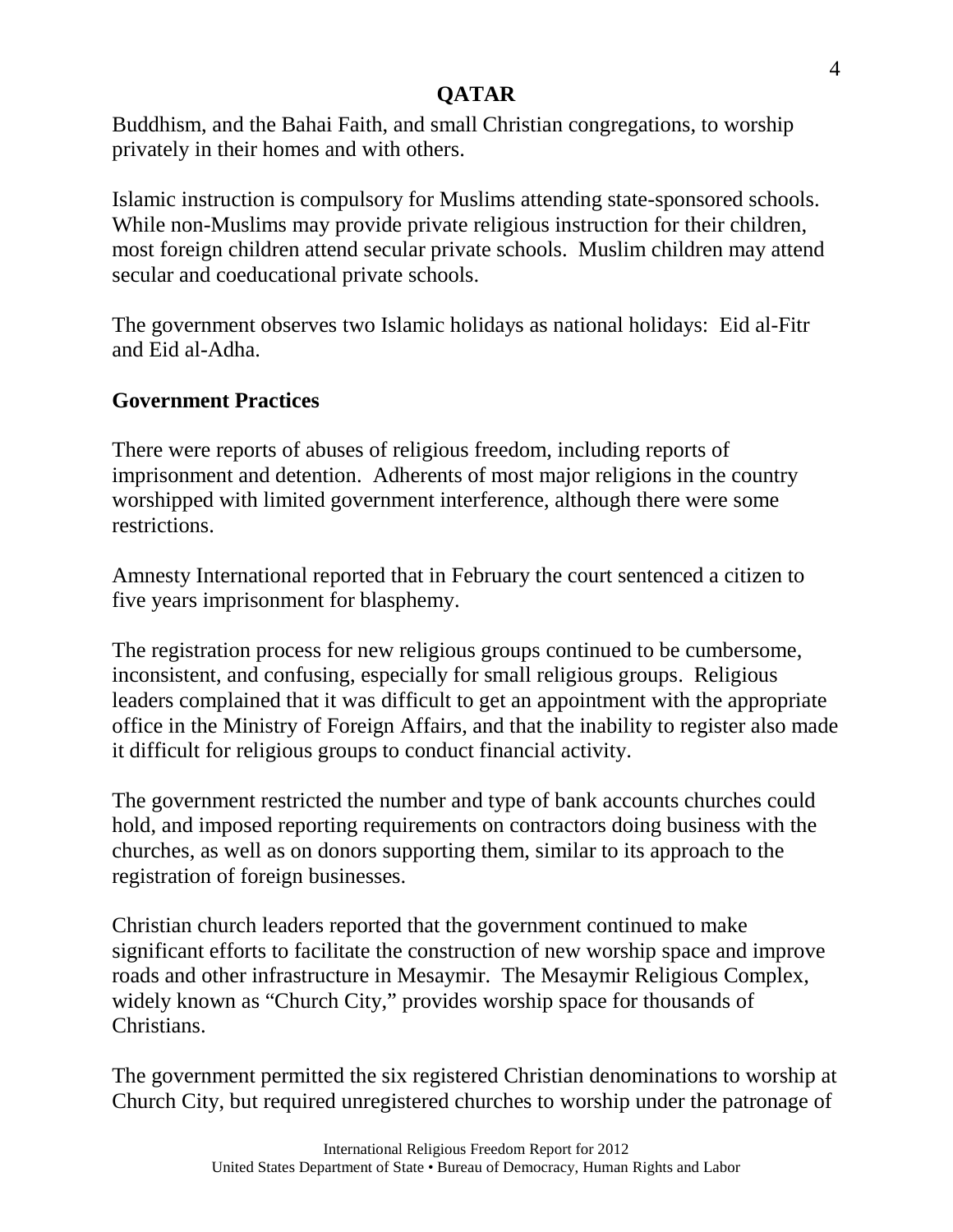one of the six recognized denominations, and to function as a subgroup of that religion. For example, Protestant congregations were required to register as a denomination of the Anglican Church. The infrastructure improvements at Church City made it easier for disabled worshippers to participate.

The MFA led a permanent intergovernmental committee charged with addressing the concerns of non-Muslim religious groups, including legal incorporation and sponsorship of religious leaders. Clergy members reported they maintained good relations with the government during the last year.

Hindus, Buddhists, Bahais, and other unrecognized religious groups did not have authorized facilities in which to practice their religions. The government generally considered members of religious groups other than Islam, Christianity and Judaism as transient members of the community not requiring permanent religious facilities or clergy; however, the government permitted these groups to worship in private homes and workplaces.

The government limited the length of Friday sermons at mosques, and previewed sermons for language that might "incite listeners to violence." The government reserved the right to take judicial action against individuals and facilities when these standards were not met, but there were no public examples of the government doing so, primarily because clerics adhered to the standards.

The government reviewed foreign newspapers, magazines, and books for objectionable religious content. Government censorship was infrequent, but journalists and publishers continued to self-censor when reporting on material that could be deemed hostile to Islam.

The government restricted the peaceful expression of religious views via the Internet and at times censored the Internet for religious content through a proxy server that monitored and blocked Web sites, email, and chat rooms using the state-owned Internet service provider. For example, the government blocked sites and postings that contained content deemed anti-Islamic. It also blocked posts that called for violence against other religious groups in the country or that supported violent religious extremists or Christian proselytizers.

The government prohibited Christian congregations from advertising religious services or using religious symbols visible to the public, such as outdoor crosses.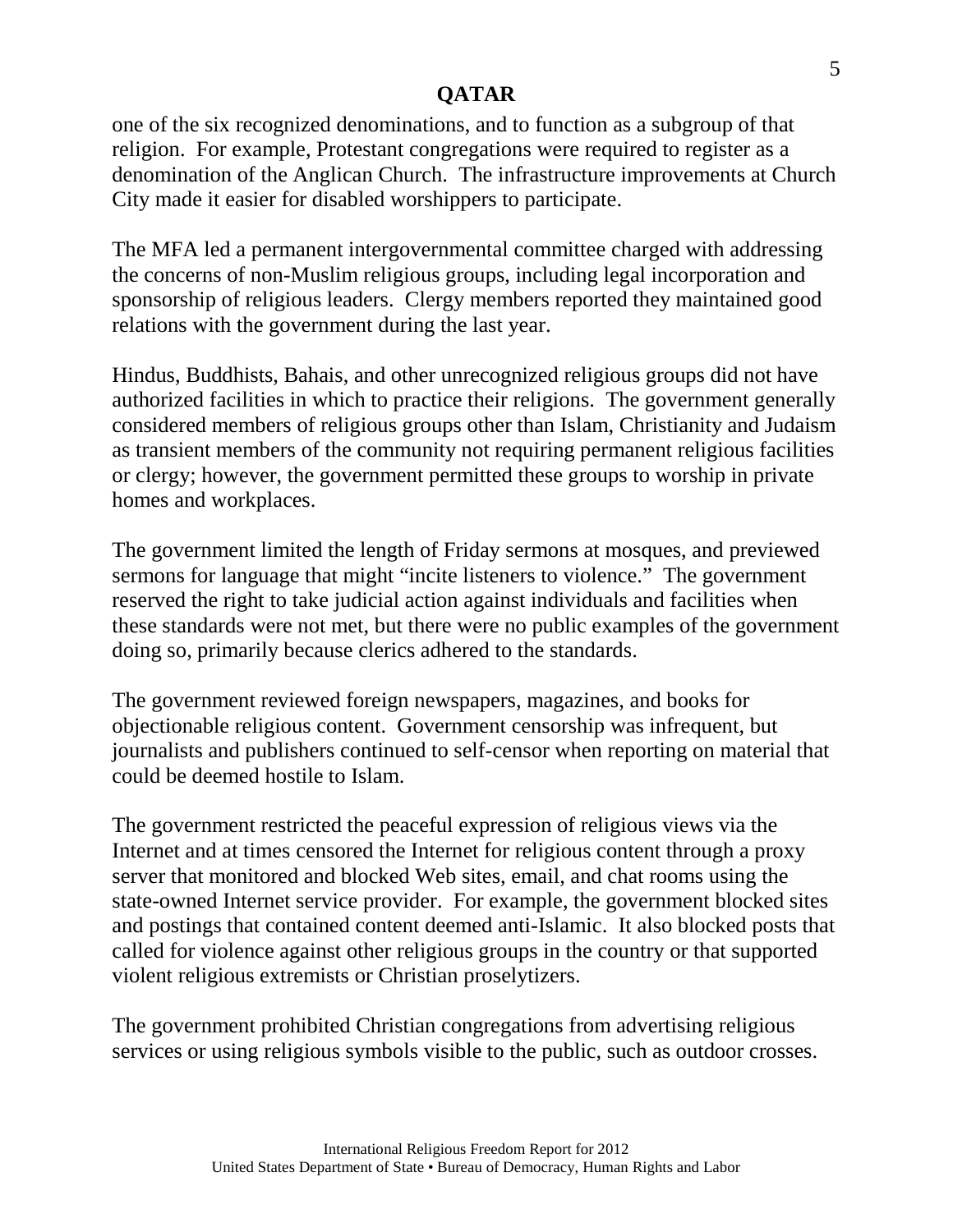The Doha International Center for Interfaith Dialogue (DICID) continued international and domestic engagement to promote interfaith dialogue. In March the DICID hosted a roundtable on the "Role of Media to Enhance Community Dialogue." In August the center sponsored a group of eighty women traveling to the United States to broaden awareness of religious tolerance and interfaith dialogue. In September the DICID issued a statement about an amateur video denigrating the Prophet Muhammad, urging tolerance and respect in religious discourse.

## **Section III. Status of Societal Respect for Religious Freedom**

There were no reports of societal abuses based on religious affiliation, belief, or practice. There were few manifestations of religious discrimination. While discrimination occurred against foreigners in employment, education, housing, and health services, nationality, rather than religion, was usually the determining factor.

In response to political events in the region, some of the country's privately owned Arabic-language newspapers occasionally carried cartoons depicting offensive caricatures of Jews and Jewish symbols. These occurred primarily in the daily newspapers al-Watan, al-Sharq, al-Arab, and al-Raya and drew no government response.

Anti-Semitism and Holocaust revisionism appeared in local press, including in one documented Friday sermon. On June 29, a televised Friday sermon stated that Jews were "always like parasites, living off others, rather than striving for selfimprovement." There was no indication that the government penalized the author of the sermon under the law, which calls for a one-year prison term or a QR 1,000 (\$275) fine for producing or circulating material containing slogans, images, or symbols that defame Islam, Christianity, or Judaism.

On February 13, the daily al-Sharq published an article by Dr. Khaled al-Hindawi in which he alleged that the Syrian murders in Homs surpassed the Nazi actions against the Jews in the Holocaust.

During a sermon in September, Sheikh Yusef al-Qaradawi, chairman of the International Association of Muslim Scholars and one of the most prominent Sunni clerics in the world, denounced violence in response to an amateur online clip depicting the Prophet Mohammed. He also, however, called on governments to criminalize blasphemy.